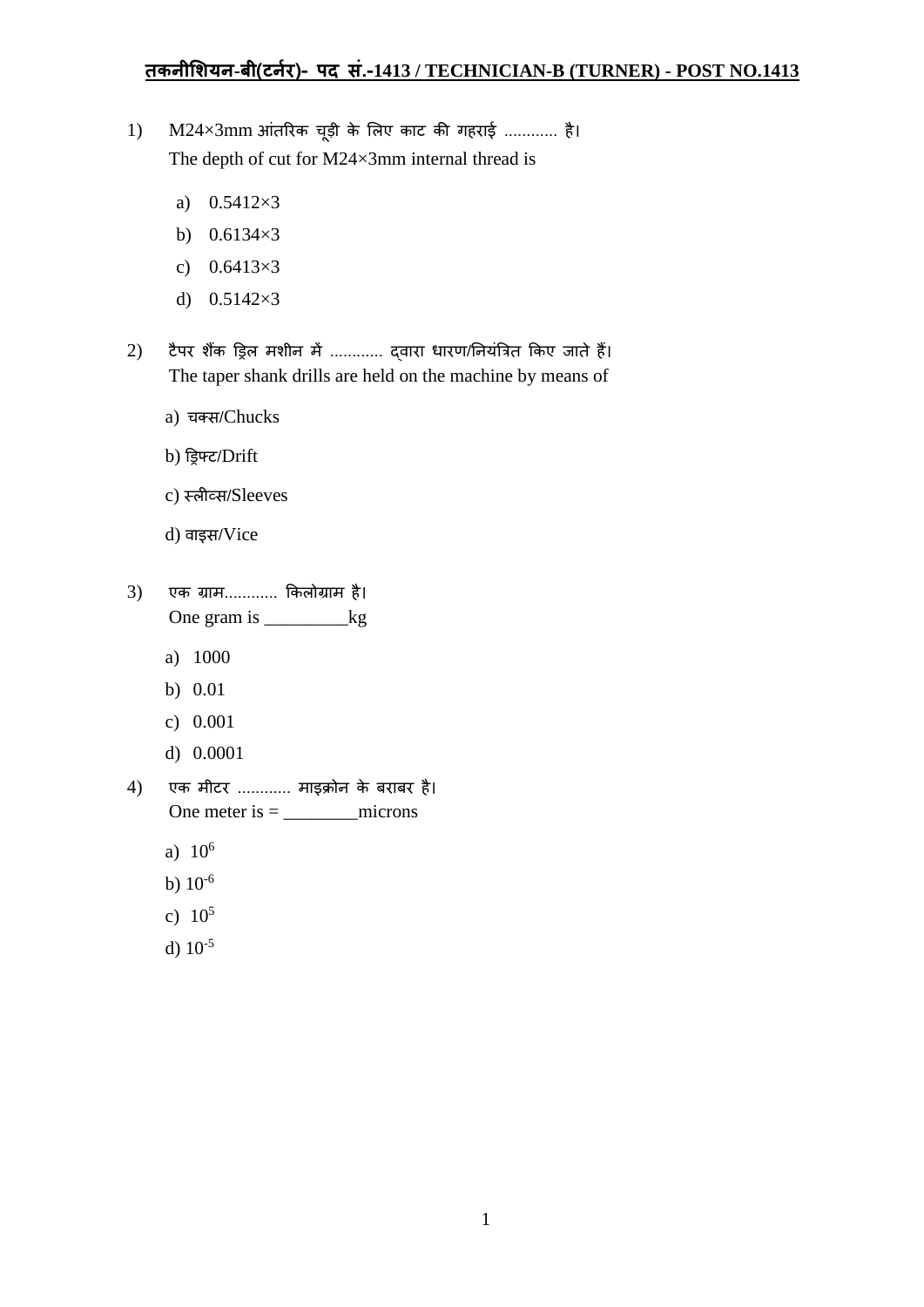5) अंतरपरिवर्तनीय असेम्बली में, 25<sup>-0.04/-0.01mm</sup> आकार के शाफ्ट 25<sup>+0.020/+0.000mm आकार के छिद्र से मेट</sup> करते हैं। असेम्बली में अधिकतम संभाव्य क्लियरेंस ........... होगी।

In an inter changeable assembly, shaft of size  $25^{-0.04/-0.01mm}$  mate with hole of size  $25^{+0.020/+0.000mm}$ . The maximum possible clearance in the assembly will be

- a) 10 माइक्रोन/microns
- b) 20 माइक्रोन/microns
- c) 30 माइक्रोन/microns
- d) 60 माइक्रोन/microns
- $6$ ) सह़यता की परिभाषा ............... व ........... के बीच के अंतर के रूप में दी जाती है। The term tolerance is defined as the difference between the
	- a) अधिकतम सीमा व मूल आकार/Maximum limit  $\&$  basic size
	- b) अधधकतम स़ीमा व ननम्नतम स़ीमा/Maximum limit & minimum limit
	- c) निम्नतम सीमा व मूल आकार/Minimum limit  $&$  basic size
	- d) वास्तविक आकार व मूल आकार/Actual size & basic size
- 7) बोल्ट में चूड़ी के बह़मात्र उत्पादन के लिए उपयोग की जानेवाली प्रक्रिया ............... है। For mass production of threads on bolts, process followed is
	- a) थ्रेड चेसिंग/Thread Chasing
	- b) कोिैक्ससबि टैप/Collapsible taps
	- c) थ्रेड लमक्ल्िंग/Thread milling
	- d) थ्रेड रोलिंग/Thread rolling
- 8) ऐक्मे थ्रेड का कोण ............... है। Angle of Acme thread is
	- a)  $29^{\circ}$
	- b)  $55^{\circ}$
	- c)  $60^{\circ}$
	- d)  $47.5^{\circ}$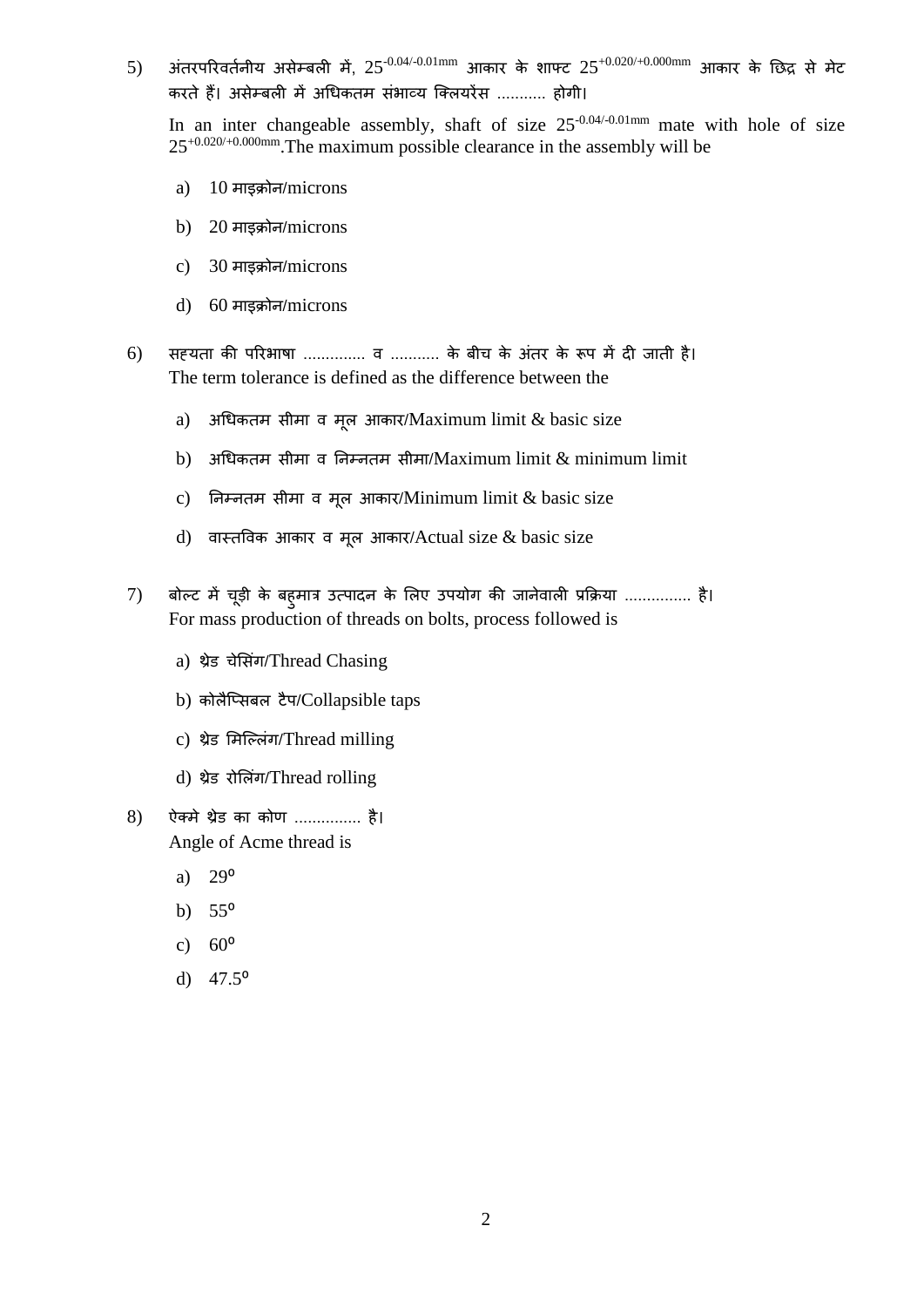- 9) एक मृदु सूक्ष्मकण सान व्हील ................ के सान के लिए प्रयुक्त की जाती है। A soft fine grained grinding wheel is used to grind
	- a) कठोर व भंगर पदार्थ/Hard & Brittle material
	- b) मृदु व तन्य पदार्थ/Soft & Ductile material
	- c) कठोर व तन्य पदार्थ/Hard & Ductile material
	- d) मृद् व भंगुर पदार्थ/Soft and Brittle material
- 10) स्क्रू थ्रेड के लीड को .......... सूत्र द्वारा आकलित किया जा सकता है। The lead of a screw thread can be calculated by the formula
	- a)  $2 \times \sqrt{q} \sqrt{q} \times$  Pitch
	- b) गहराई  $\times$ प्रारंभ की संख्या/Depth  $\times$  no of starts
	- c) पिच ×प्रारंभ की संख्या/Pitch × no of starts
	- d) पिच  $\times$  थ्रेड की गहराई/Pitch  $\times$  Depth of thread
- $11$ ) निम्नलिखित में से कौन-सा चिसेल का भाग नहीं है? Which of the following is not a part of chisel?
	- a) हेड/Head
	- b) बॉड़ी/Body
	- c) बिंद्/Point
	- d) स्नग/Snug
- $12$ ) यदि वेर्नियर स्केल में 9मुख्य स्केल प्रभाजनों (9mm) को  $10$ समान भागों में प्रभाजित किया जाता है, तो वेर्नियर कैलिपर का अल्पतमांक क्या है?

If the 9 main scale divisions (9mm) are divided into 10 equal parts in the Vernier scale , What is the least count of that Vernier Caliper?

- a) 0.01mm
- b) 0.09mm
- c) 0.02mm
- d) 0.1mm
- 13) बाह्य थ्रेड कततन में, ब्िैंक का व्यास, थ्रेड के वपच से साधािणतया............... कम होगा। In external thread cutting, the diameter of the blank shall be generally less by--------------of the pitch of the thread.
	- a) 1/8
	- b) 1/10
	- c) 1/12
	- d) 1/16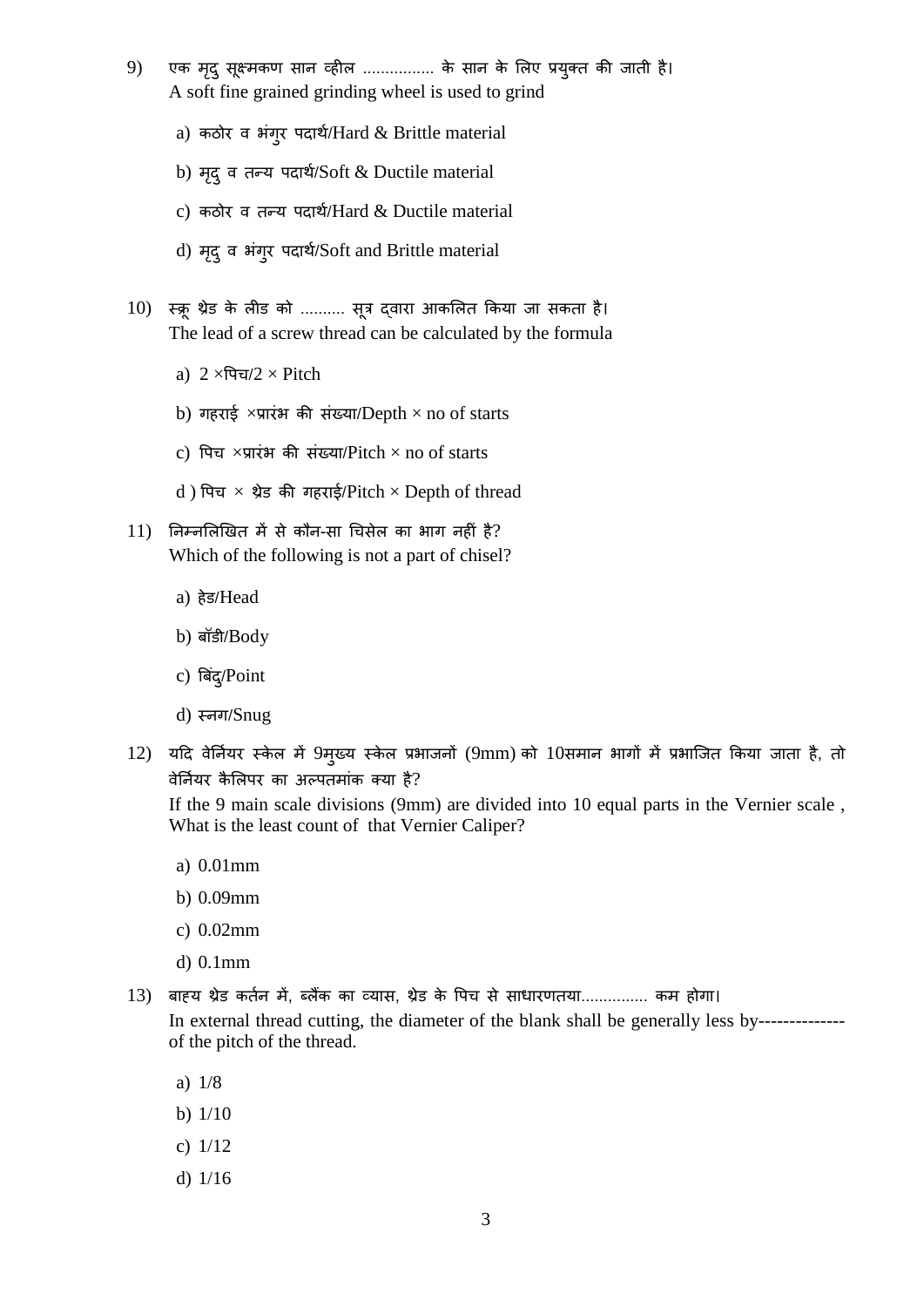- 14) अचानक भार का प्रतिरोध करने के लिए पदार्थ में स्थित गुणधर्म ........... है। The property possessed by a material to resist sudden load is-----------
	- a) भंगुरता/Brittleness
	- b) श्रांति/Fatigue
	- c) कठोिता/Hardness
	- d) सुदृढ़ता/Toughness
- 15) एक लैथ में प्रचालन के दौरान,जॉब के केंद्र में पिप .............. के कारण होता है। A pip in centre of job, while facing operation on a lathe is due to ------------------------
	- a) औजार का केंद्रीय ऊंचाई में न होना/Tool not being set on to the centre height
	- b) औजार के कर्तन कोर का ब्लंट होना/Tools cutting edge being blunt
	- c) औजार को दृढ़ रूप से क्लैंप न होना/Tool is not clamped rigidly
	- d) ननम्न rpm का उपयोग/Using low rpm.
- 16) वेर्नियर बिवेल प्रोट्रैक्टर का अल्पतमांक ............... है। Least count of a Vernier bevel protractor is ----------
	- a) 15'
	- b)20'
	- c) 1'
	- $d$ ) 5'
- 17) बोल्ट हेड या नट के लिए वास्तविक तल बनाने हेतुवह प्रक्रिया जो एक ड्रिल किए गए छिद्र के चारों ओर की सतह से पर्याप्त धातु निकालती है .............है। The process which removes sufficient metal from the surface around a drilled hole to form a true seat for bolt head or nut is
	- a) बिवेलिंग/Beveling
	- b) स्पोट फेसिंग/Spot facing
	- c) काउंटर सिंकिंग/Counter sinking
	- d) फेसिंग/Facing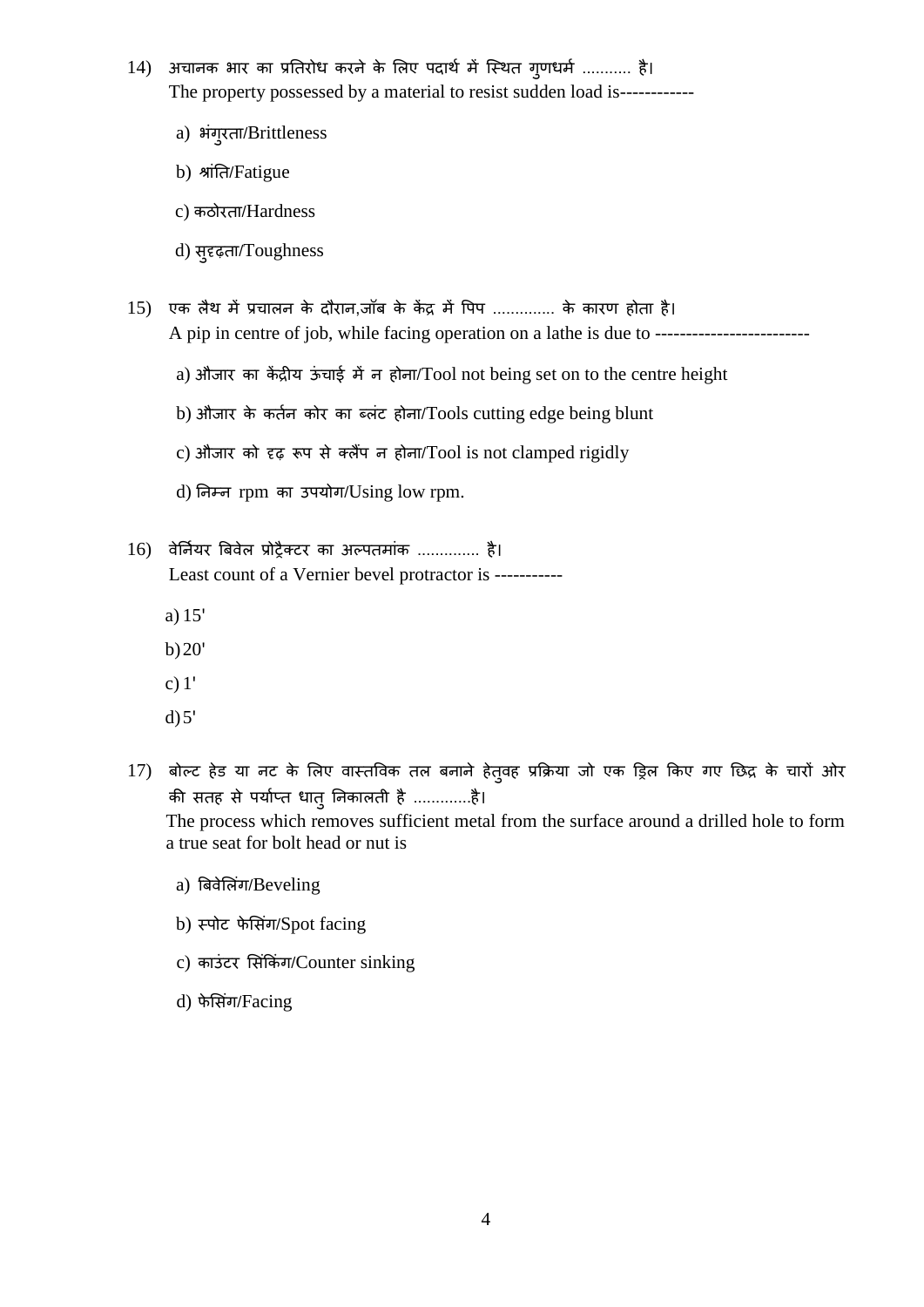- 18) फोलोवर स्टेडी ...................... पर फिक्स किया जाता है। Follower steady is fixed on the--------------
	- a) टेल स्टॉक/Tail stock
	- b) बेड/Bed
	- c) हेड स्टॉक/Head stock
	- d) सेड़डल/Saddle
- 19) अपघषी चक्र ववननदेशन 36A 46 K 5 VBE में, 46...............का द्योतक है। In an abrasive wheel specification 36A 46 K 5 VBE, 46 stands for--------------
	- a) संरचना/Structure
	- b) बॉन्डं ग्रेड/Bond grade
	- c) अपघर्षी प्रकार/Abrasive type
	- d) ग्रेन आमाप/Grain size
- $20$ ) चूर्ण हुए धात्ओं के छोटे कण, सान चक्र के ग्रेन के बीच की जगह में समाहित हो जाते है, इसे ............... कहते हैं।

Small particles of material being ground become embedded in the space between the grains of the grinding wheel is called ----------------.

- a) फिल्लिंग/Filling
- b) ग्लेज़िंग/Glazing
- c) भारण/Loading
- d) ग्रूविंग/Grooving

 $21)$  भोर्स टेपर' में अंतर्गत कोण करीबन ............. है। The included angle of 'Morse taper' is approximately ---------------

- a) 4˚
- b)  $3^\circ$
- c) 2.5˚
- d) 1˚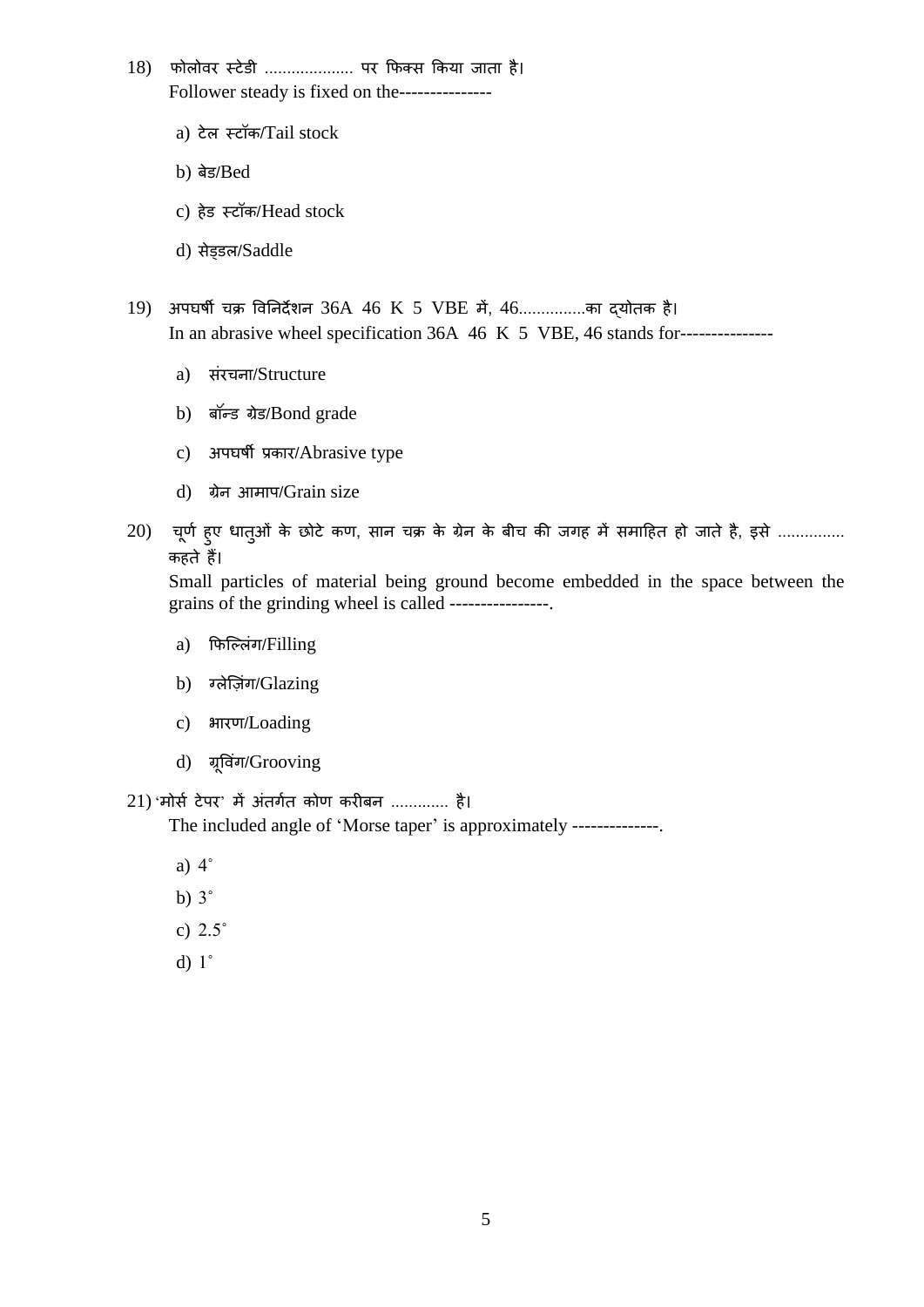- $22$ ) मृद् इस्पात में कार्बन का अंश .......... है। The carbon content in Mild Steel is-------------.
	- a)  $0.2\pi$  to  $0.6\%$
	- b) 0.05 से to 0.25 %
	- c)  $0.6\pi$  to  $0.8\%$
	- d) 0.1 से to 0.2 %
- $23)$  एल्मिनियम का गलनांक ........... है। Melting point of Aluminium is ---------------.
	- a) 450˚ C
	- b)  $460^\circ$  C
	- c) 560˚ C
	- d) 660˚ C
- $24$ )  $140^{\circ}$  फैरनहीट को डिग्री सेल्शियस में परिवर्तित करें। Convert 140° Fahrenheit to degree Celsius
	- a) 72°C
	- b) 90°C
	- c) 60°C
	- d) 100°C
- $25)$  एक  $\mathcal{O}6$   $^{ {\rm H}7}$ छिद्र को स्टील वर्क पीस में रीम किया जाना है।किस आकार के ड्रिल की आवश्यकता पड़ेगी? A  $\emptyset$ 6<sup>H7</sup> hole is to be reamed in a steel work piece. What size of drill will be required?
	- a) 5.5 mm
	- b) 5.8 mm
	- c) 5.98 mm
	- d) 5.99 mm
- $26$ ) यदि ड्रिल में क्लियरेंस कोण कोबढ़ाया जाता है, तो इसका परिणाम क्या होगा? What will be the result if the clearance angle in drill is increased?
	- a) अल्प वेज कक्रया/Poor wedging action
	- b) क्षीण कर्तन कोर/Weak cutting edge
	- c) रूक्ष निद्र सतह/Rough hole surface
	- d) वर्धित बिंद् कोण/Increased point angle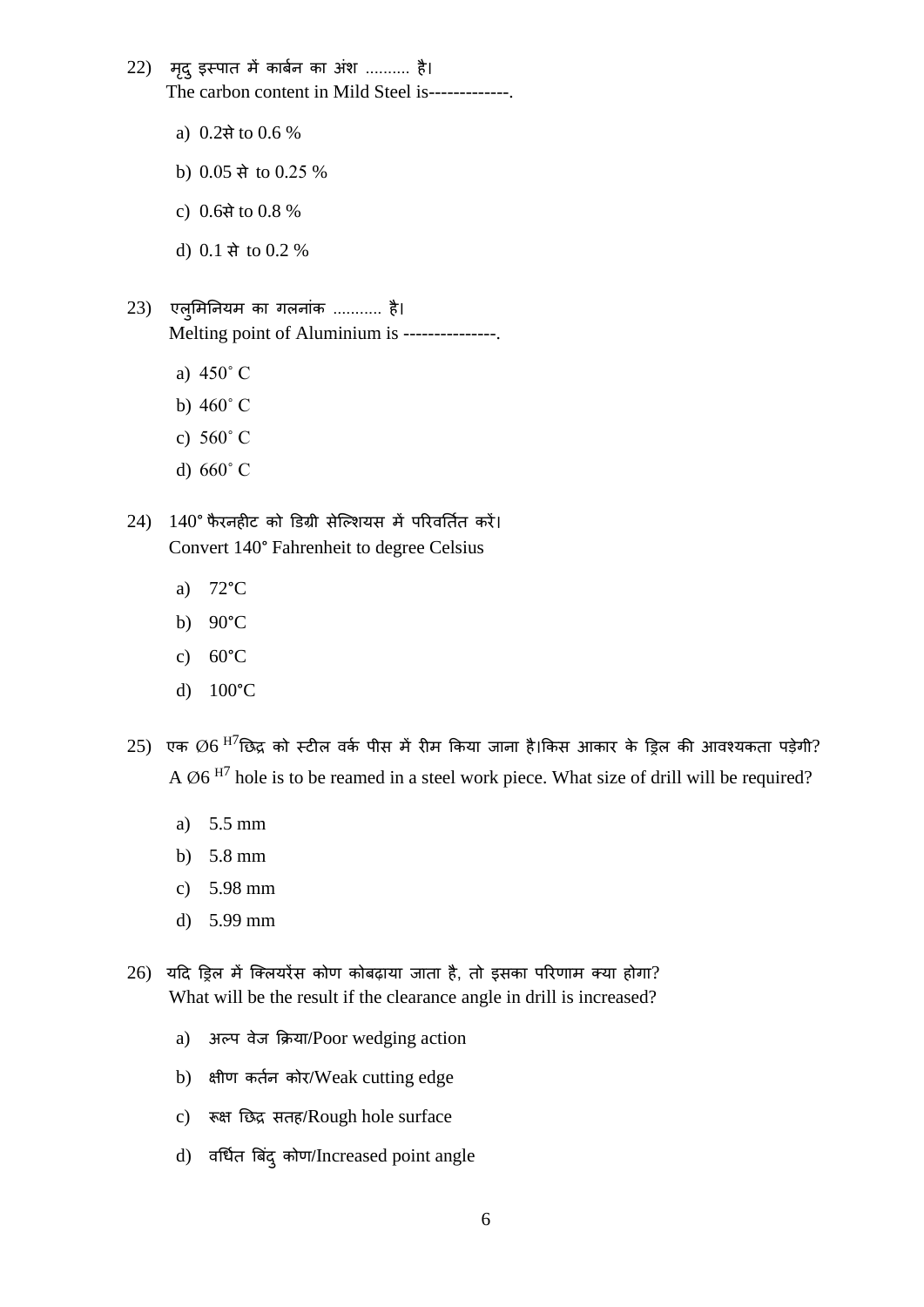- $27)$  एक लेथ में टंब्लर गियर का उद्देश्य .......... के लिए है। The purpose of tumbler gear in lathe is to
	- a) धगयि कततन/Cut gears
	- b) स्पिंडल गति को कम करने/Reduce spindle speeds
	- c) स्पिंडल दिशा को उल्टा करने/Reverse the spindle direction
	- d) कैरेज को अभिकल्पित गति की सही दिशा देने
		- Give designed directions of movement to the carriage !!??
- 28) एक लोह-कार्बन फेज़ डायग्राम में Y अक्ष ......... दर्शाता है। In an Iron- carbon phase diagram, Y axis represents
	- a) काबतन की प्रनतशतता/Percentage of carbon
	- b) लोह की प्रतिशतता/Percentage of Iron
	- c) तापमान/Temperature
	- d) आयतन/Volume
- $29$ ) ऊष्मा का उत्तम चालक ......... है। The best conductor of heat is:
	- a) िोह/Iron
	- b) रजत/Silver
	- c) तांबा/Copper
	- d) एल्मिनियम/Aluminium
- $30$ )  $100$ gके भारयुक्त एक बोतल में  $0.75$ gm/cc घनत्व के  $80$  cc पेट्रोल भरा जाता है, बोतल का कुल भार .............. है।

A bottle weighing 100g is filled with 80 cc of petrol of density 0.75gm/cc, the total weight of the bottle is:

- a) 175g
- b) 160 g
- c) 180 g
- d) 180.75 g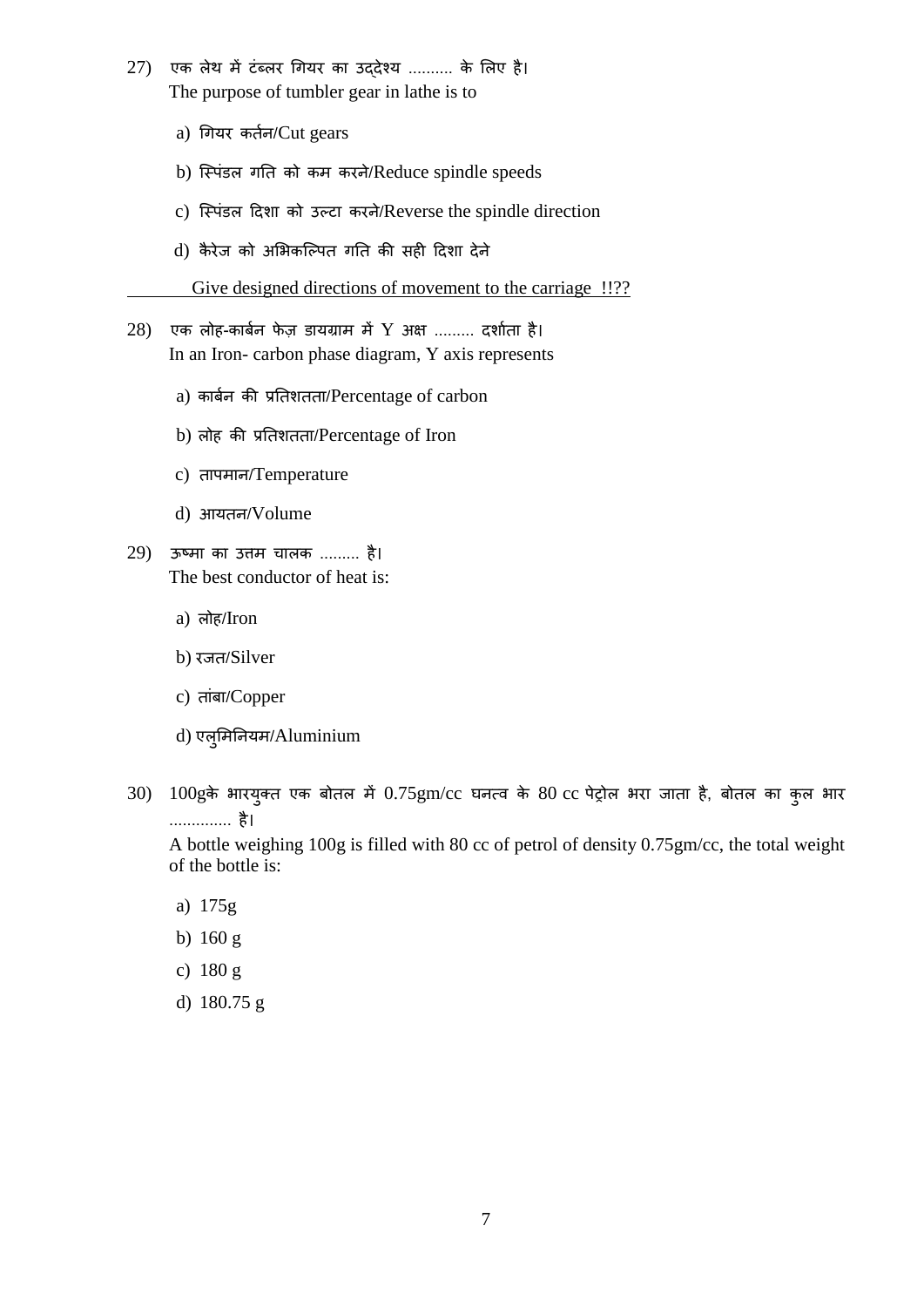- $31$ ) कॉम्पाउंड स्लाइड विधि के साथ टेपर बनाने में निम्नलिखित में से कौन-सा प्रतिकृल है? Which of the following is a disadvantage in forming taper with the Compound slide method?
	- a) बाह्य टेपर नहीं उत्पादित किए जा सकते/ External taper cannot be produced
	- b) स्टीप टेपर बनाए नहीं जा सकते/Steep taper cannot be produced
	- c) आंतरिक टेपर नहीं उत्पादित किए जा सकते/Internal taper cannot be produced
	- d) जयरी स्लाइड के संचलन तक टेपर लंबाई सीमित है

Taper length is limited to the movement of the top slide

- 32) ननम्नलिखित में से कौन-सा संयोजन सेट का भाग नहीं है? The following is not a part of combination set:
	- a) रूल/Rule
	- b) प्रोट्रेक्टि हेड/Protractor Head
	- c) वर्गशीर्ष/Square Head
	- d) ववभाजऩी/Divider
- 33) कोण मापन का परिशुद्धध उपस्कि ............... है। Precision instrument for measuring angles:
	- a) ववभाजऩी/Divider
	- b) साइन बार/Sine bar
	- c) वेर्नियर बिवेल प्रोटेक्टर/Vernier Bevel Protector
	- d) ननदेशांक मापन मश़ीन/Coordinate Measuring Machine
- 34) ............. दवारा चूड़ी बनाने की प्रक्रिया के दौरान अनुचित क्रेस्ट फ्लैट, औजार त्रिज्या व प्रोफाइल त्र्टि सुधारा जा सकता है।

Improper crest flat, root radius and profile error during thread forming operations can be corrected by;

- a) फाइलिंग/Filing
- b) आगे वर्तन प्रचालन/Further turning operations
- c) चेसर दवारा/by Chaser
- d) एमिरिंग दवारा/By Emerying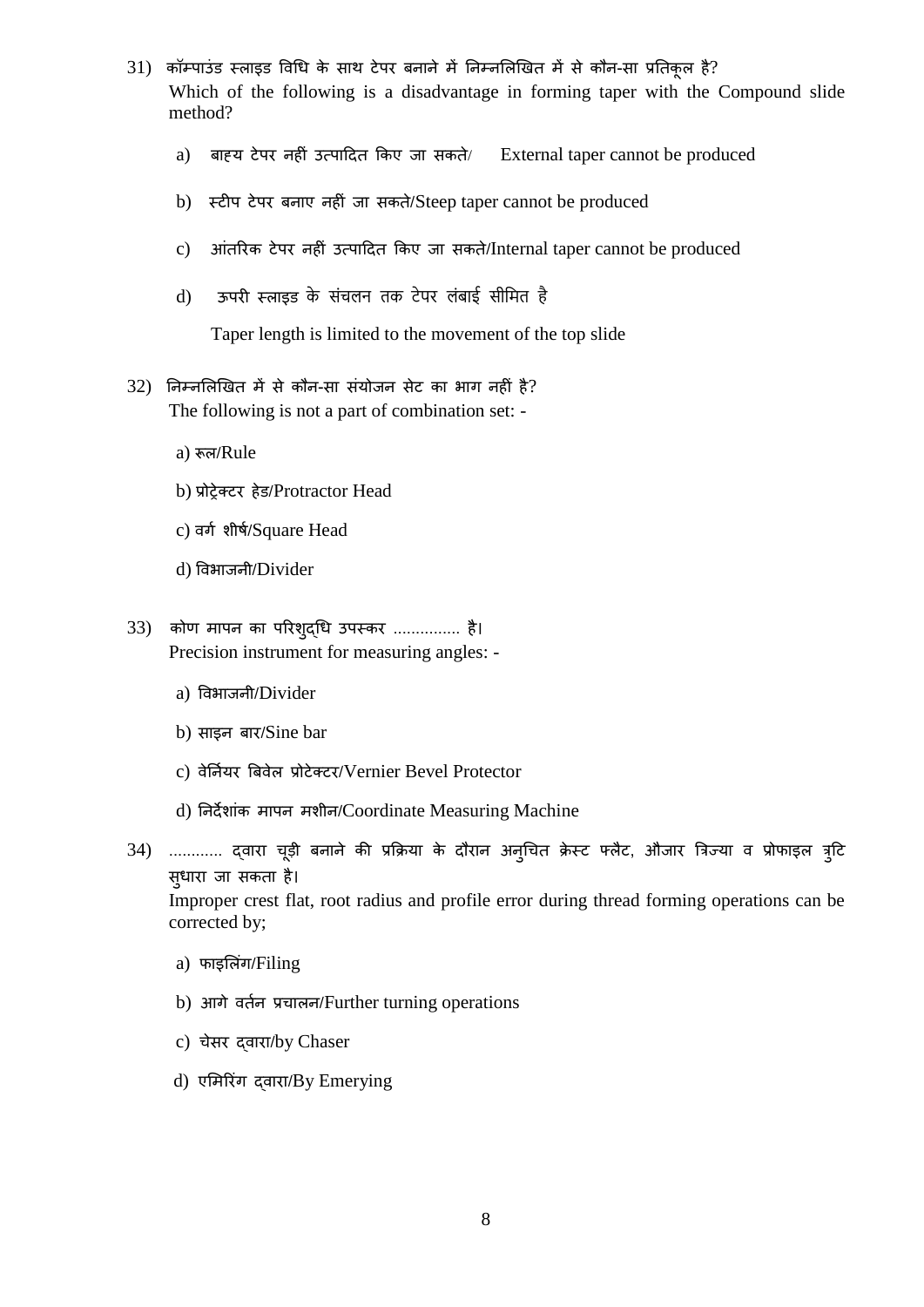- $35$ ) निम्नलिखितमेंसेकौन-सा'फॉर्म सह़यता' की श्रेणी के अधीन आता है? Which of the following is considered under the category of "form tolerance"?
	- a) वगातकारिता/Squareness
	- b) संकें द्रता/Concentricity
	- c) समतिता/Flatness
	- d) समलमनत/Symmetry
- $36$ ) चूड़ी के एक पार्श्व पर जब दाब कार्य करता है, तब अपेक्षित चूड़ी का प्रकार ............ है। The type of preferred thread when pressure acts on one flank of the thread is
	- a) वर्ग चूड़ी/Square thread
	- b) ऐक्मे चूड़ी/Acme thread
	- c) वर्म चूड़ी/Worm thread
	- d) बट्टिेस चूड़ी/Buttress thread
- 37) कततन औजाि की बढ़त़ी कठोिता के क्रम में ननम्नलिखित को ग्रेड किें। Grade the following in terms of increasing hardness of cutting tools.
	- 1. हीरा/Diamond
	- 2. स्टेलाइट/Stellite
	- 3. उच्च गनत इस्पात/High speed steel
	- 4. स़ीमेंदटत काबातइड/Cemented carbide
	- a) 1,2,3,4
	- b) 3,4,2,1
	- c) 2,3,4,1
	- d) 4,2,1,3
- 38) भारतीय मानक IS 2428-1964........... से संबंधित है। Indian standard IS 2428-1964 deals with.
	- a) टैप का वगीकिण/Classification of taps
	- b) म़ीटिी चूड़ी का वगीकिण/Classification of metric threads
	- c) काबातइड दटप का वगीकिण/Classification of carbide tips
	- d) पाइप चूड़ी का वगीकिण/Classification of pipe threads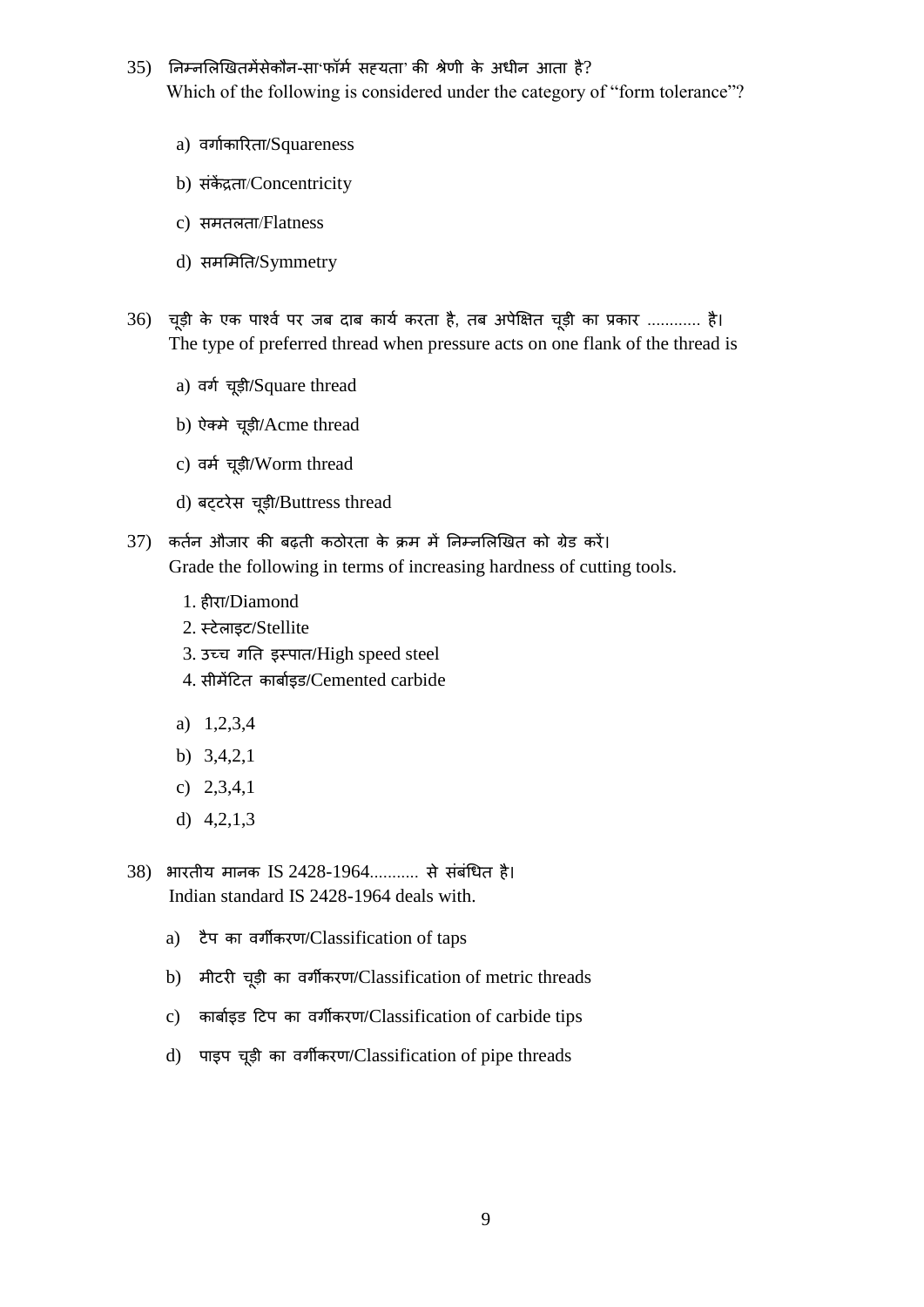- 39) ISO 4कर्तन औजार का संबंध ....... से है। ISO 4 cutting tool refers to;
	- a) ऋजुवर्तन औजार/Straight turning tool
	- b) ऑफसेट वर्तन व फेसिंग औजार/Offset turning and facing tool
	- c) वाइड नोज वर्ग वर्तन औजार/Wide nose square turning tool
	- d) अप्रभावन औजार/Recessing tool
- $(40)$  साइन बार ............. से निर्मित है। Sine bar is made of:
	- a) स्थायीकृत निकेल इस्पात/Stabilized Nickel Steel
	- b) स्थायीकृत क्रोमियम इस्पात/Stabilized Chromium Steel
	- c) स्थायीकृत कार्बन इस्पात/Stabilized Carbon Steel
	- d) स्र्ाय़ीकृत टंगस्टन इस्पात/Stabilized Tungsten Steel
- $41)$   $120$  m/min की कर्तन गति के लिए, यदि जॉब व्यास  $25$  mm,50mm व  $75$  mm है, तो तर्कु (स्पिंडल) का rpm......... होगा। For a cutting speed of 120 m/min, if the job dia. are 25 mm, 50mm and 75 mm, the rpm of the spindle will be.
	- a) 756,509.3, 1528
	- b) 600,659,1624
	- c) 1528,764,509.3
	- d) 800,572,450
- $42$ ) कार्बाइड निविष्ट के पदनाम में N का तात्पर्य ........... से है। In the designation of carbide inserts, N refers to;
	- a) मूल आकृति/Basic shape
	- b) सह़यता वर्ग/Tolerance class
	- c) नोज त्रिज्या/Nose radius
	- d) चिप ब्रेकर का वर्ग/Class of chip breaker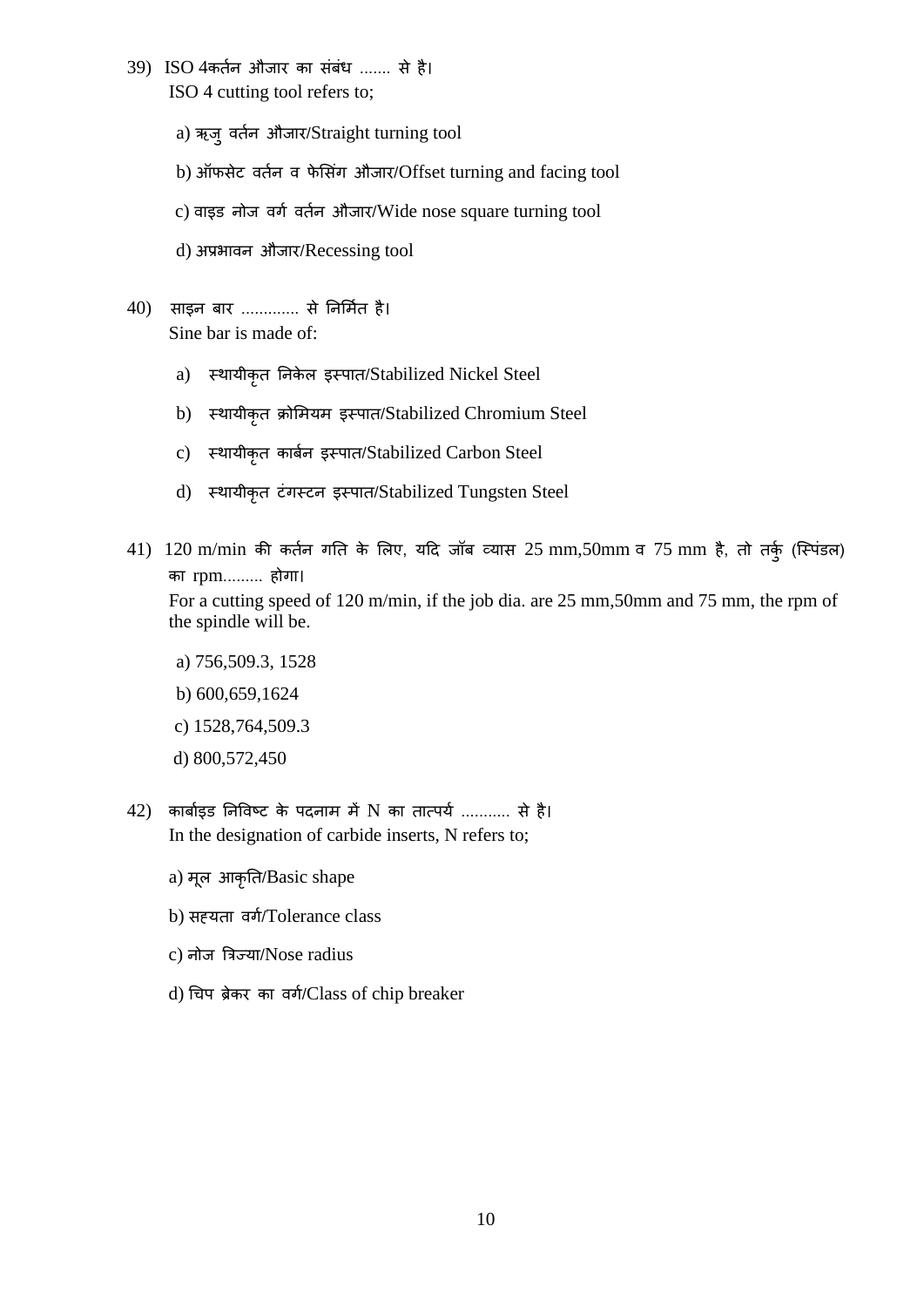- 43) निम्नलिखित में से कौन-सी अनुपालन सूची, उच्च परिशुद्धता मशीन औजार के लिए उपयुक्त है? Which of the following maintenance schedule is suitable for high precision machine tools?
	- a) निरोधी अनुपालन/Preventive maintenance
	- b) प्रागुक्तिक अनुपालन/Predictive maintenance
	- c) भंजन अनुपालन/Break down maintenance
	- d) लेट अनुपालन/Late maintenance
- $44$ ) लंबकोणीय कर्तन तथा तिर्यक कर्तन के दौरान कितने बल कार्यरत हैं? How many forces are acting during orthogonal cutting and oblique cutting
	- a) 1,2
	- b) 2,3
	- c) 2,1
	- d) 1,1
- $45)$   $350$  mm लंबाई तथा  $50$  mm व्यास के एक वर्क पीस के पूरे कर्तन के लिए आवश्यक समय का पता िगाएं। कततन गनत 35म़ीटि/लमनट तर्ा प्रनत परिक्रमण के लिए फीड 0.5 mm है।

Find the time required for one complete cut on a piece of work 350 mm long and 50 mm in dia. The cutting speed is 35 meters/minute and the feed is 0.5 mm per revolution.

- a) 3.56 लमनट/minutes
- b) 3.65 लमनट/minutes
- c) 3.34 लमनट/minutes
- d) 3.14लमनट/minutes
- 46) 40 m/min.की कर्तन गति में कार्य करते वक्त, लेथ टूल की आयु(लाइफ) 400 mins है, Vt<sup>n</sup> = C दिया गया है। ट्रल आयू $900$  mins.तक दे सकनेवाली उच्चतम कर्तन गति का पता लगाएं। n का मान  $0.5$ है।

The life of a lathe tool is 400 mins. when operating at a cutting speed of 40 m/min. given the  $Vt^n = C$ , Find the highest cutting speed that will give a tool life of 900 mins. The value of n is 0.5

- a) 32.13 m/min.
- b) 26.67 m/min.
- c) 41.45 m/min.
- d) 47.35 m/min.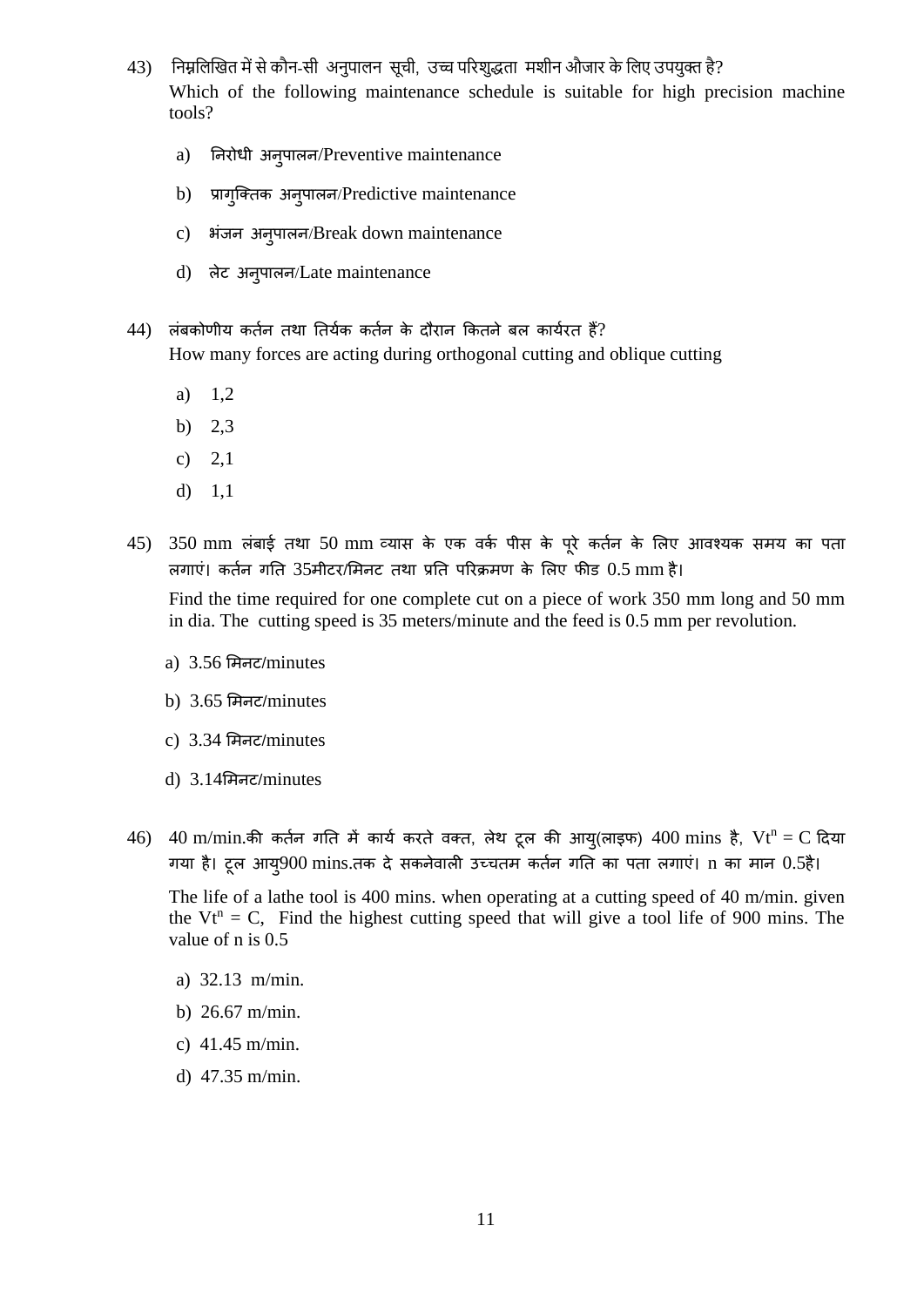$47)$   $100$  mm साइन बार को  $30$  deg.के कोण में ले जाने के लिए अपेक्षित स्लिप प्रमापी पैक की ऊंचाई का आकिन किें।

Calculate the height of the slip gauge pack required to raise a 100 mm sine bar to an angle of 30 deg.

a) 50 mm

- b) 45 mm
- c) 25 mm
- d) 30 mm

48) धातु कर्तन प्रचालनों में .......... के मशीनिंग के दौरान असंतत चिप्स बनते हैं। In metal cutting operations discontinuous chips are produced while machining

- a) भंगुर पदार्थ/Brittle material
- b) तन्य पदार्थ/Ductile material
- c) मृद् पदार्थ/Soft material
- d) कठोर पदार्थ/Hard material

49) 
$$
6\frac{3}{4} \div \left[\frac{1}{2} \text{ of } 1\frac{1}{3}\right] \times 4\frac{1}{2} \text{ is:}
$$
  
\na)  $45\frac{9}{16}$   
\nb)  $53\frac{10}{12}$   
\nc)  $35\frac{16}{10}$   
\nd)  $38\frac{3}{10}$ 

- $50$ ) 8cm पार्श्व लंबाई तथा 20 cm ऊंचाई की षट्भुजीय प्रिज़्म का आयतन कितना है? What is the volume of a hexagonal prism, which is having a side length of 8cm and height of 20 cm?
	- a) 1900  $\sqrt{3}$  cm<sup>3</sup>
	- b)  $1270 \sqrt{3}$  cm<sup>3</sup>
	- c) 1920 √3 cm<sup>3</sup>
	- d)  $1720\sqrt{3}$  cm<sup>3</sup>

51)  $1^{\circ}$  7' 12" - 9' 8" is =

- a) 53' 20"
- b) 55' 4"
- c) 52' 14"
- d) 58' 4"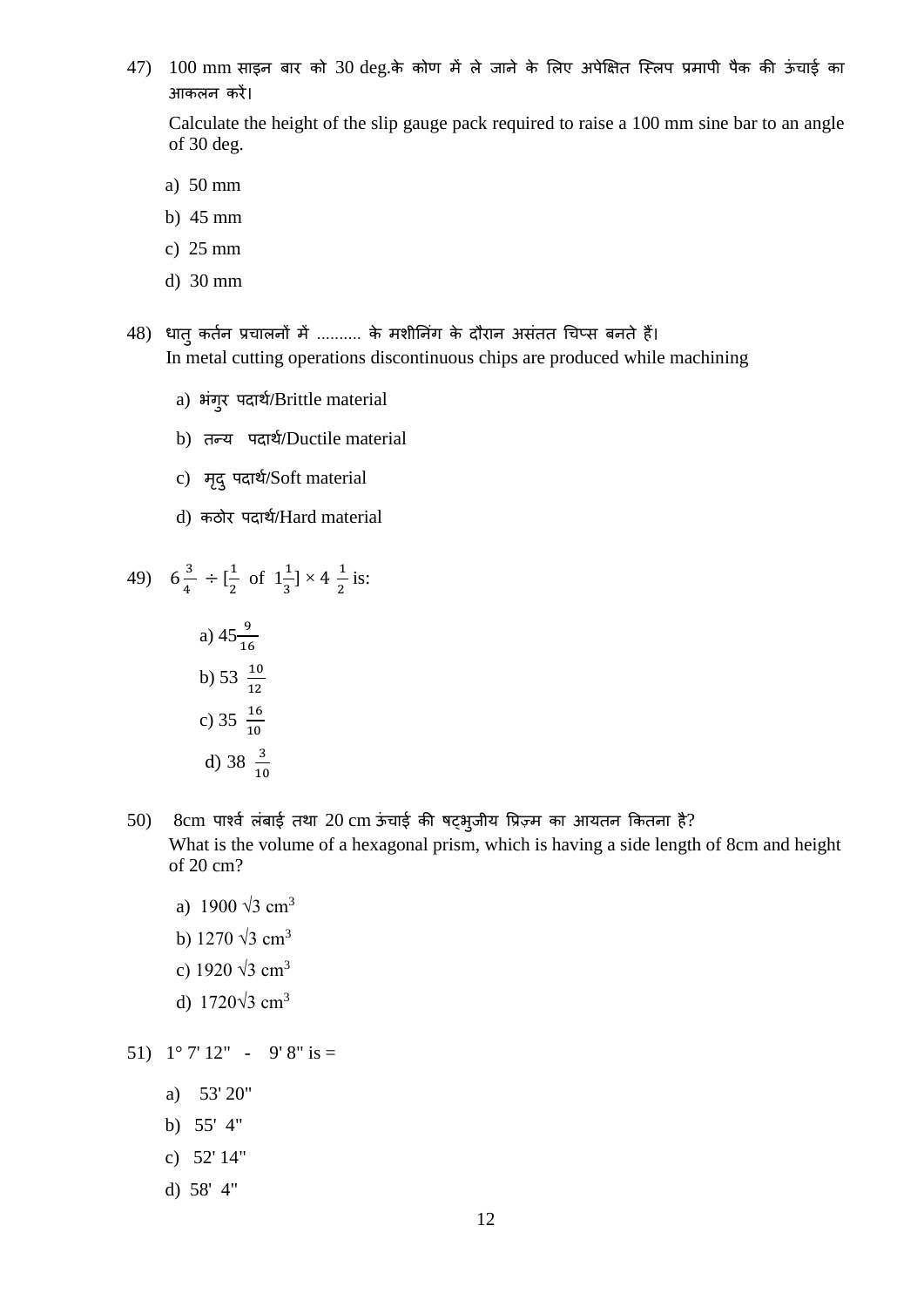- 52) निम्नलिखित में से समकोण त्रिभुज के पार्श्व कौन-से हैं? Which of the following are sides of a right angled triangle?
	- a) 2, 4, 5
	- b) 3, 5, 6
	- c) 6, 8, 10
	- d) 7, 8, 9
- 53) एक कार ने 6 घंटे में 270 km की दूरी तय की। यदि कार समान गति में चलती है, तो कुल 450km की दूरी तय करने में और कितना समय लगेगा?

A car covered as distance of 270 km in 6 hours. If the car travels with a uniform speed , how much more time required to travel a total distance of 450 km?

- a) 4 घंटे/hrs.
- b) 5 घंटे/hrs.
- c) 3घंटे/hrs.
- d) 3 घंटे/hrs. 30 लमनट/minutes.
- 54) एकऐथलीट300 मीटर 54 सेकंड में दौड़ता है। उसकी गति कितनी है? An athlete runs 300 meters in 54 seconds. What is his speed?
	- a) 12 km/hr.
	- b) 20 km/hr.
	- c) 28 km/hr.
	- d) 36 km/hr.

55) मूि सह्यता के लिए ग्रेडों की संख्या .............. है। Number of grades for fundamental tolerances are ……………….

- a) 18
- b) 20
- c) 16
- d) 14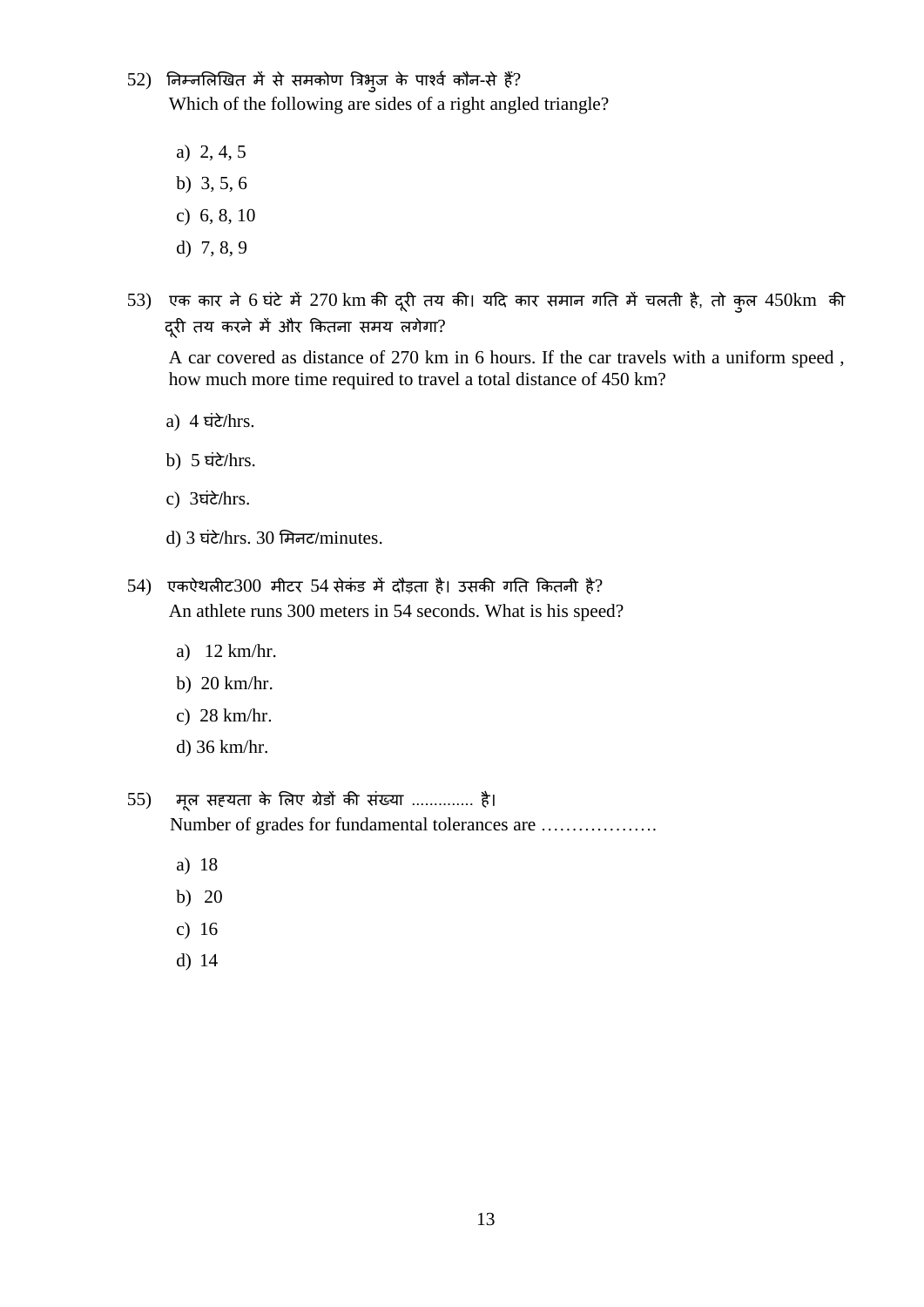- 56) सीएनसी मशीन में बिंदुशः नियंत्रण प्रणाली ...........के प्रचालन के लिए उचित है। A point to point control system in a CNC machine is suitable for …………… operations.
	- a) वततन/Turning
	- b) सान/Grinding
	- c) वेधन/Drilling
	- d) मिल्लिंग/Milling
- 57) उस फिट का पता लगाएं, जो संक्रमण फिट नहीं है। Identify the fit, that is not a transition fit.
	- a) धश्ंक कफट/Shrink fit
	- b) पुश कफट/Push fit
	- c) लाइट कीयिंग फिट/Light keying fit
	- d) उपर्युक्त में से कोई नहीं/None of the above
- $58$ )  $60^0$  .............रेडियन के अनुरूप होता है। 60<sup>0</sup> corresponds to ....................radians?
	- a)  $2\pi$
	- b)  $\pi/2$
	- c)  $\pi/3$
	- d) π
- 59) TTT वक्र का संबंध ........... से है। TTT Curves refers to:
	- a) टाइम, ट्रैवल व टेंपरेचर वक्र/Time, Travel and Temperature curve
	- b) टेंपिेचि, टाइम व ट्रैन्स्फॉमेशन वक्र/Temperature, Time and Transformation curve
	- c) टेंपरेचर, ट्रैन्स्फॉर्मेशन व टेस्टिंग वक्र/Temperature, Transformation and Testing curve
	- d) ट्रैन्समिशन, टेंपरेचर व टाइम वक्र/Transmission, Temperature and Time curve
- 60) हाइपर यूटेक्टॉइड इस्पात के लिए कार्बन प्रतिशतता ........... तक है। The carbon percentage ranges from  $\Box$  for Hyper eutectoid steel
	- a) 0.8 to 2.0 %
	- b) 0.02 to 1.2 %
	- c) 0.002 to 1.2 %
	- d) 0.06 to 0.12 %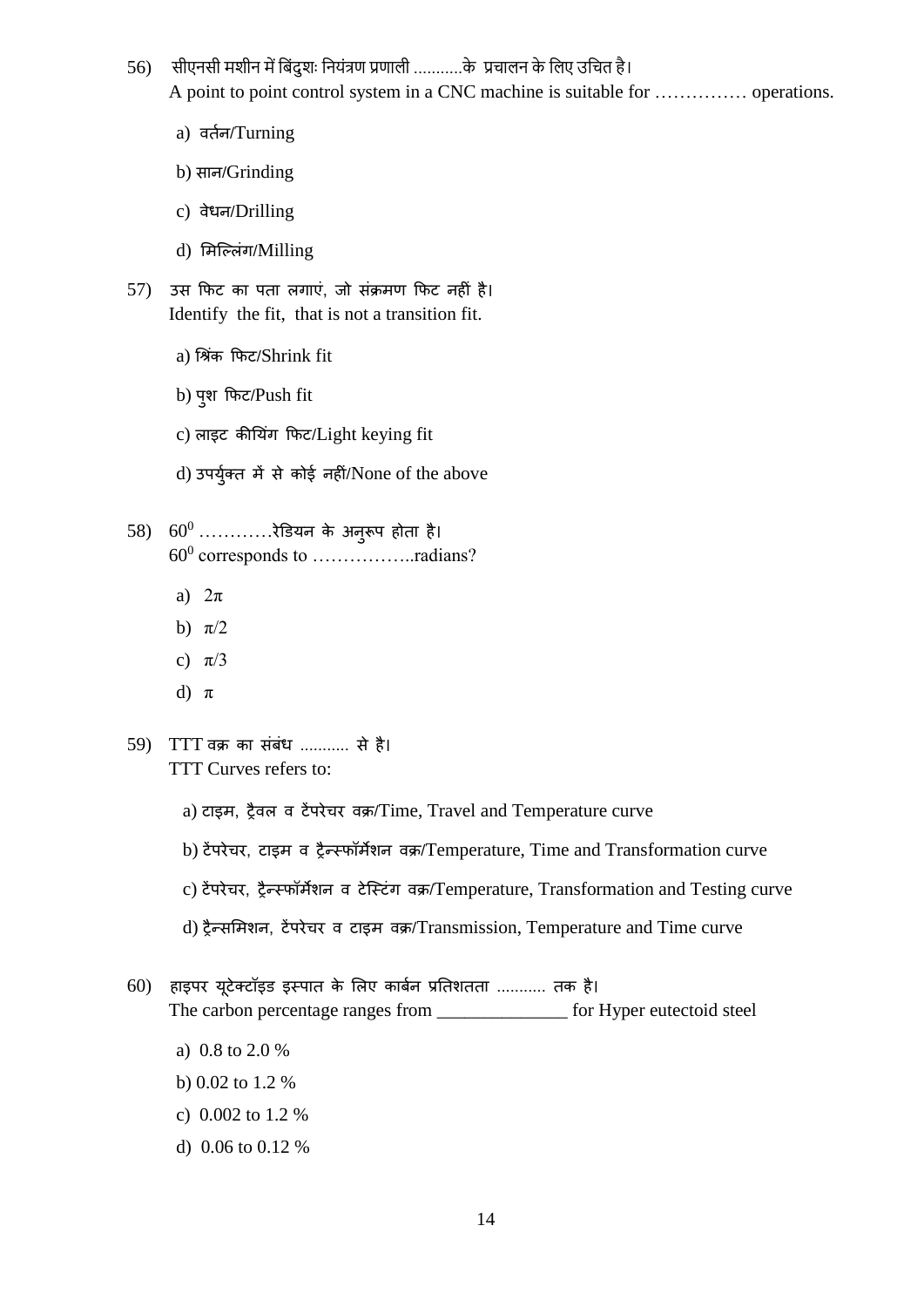- $61)$  थ्रेड का प्रभावी व्यास ............ द्वारा मापा जा सकता है। Effective diameter of a thread can be measured using
	- a) स्क्रू थ्रेड माइक्रोमीटर/Screw thread micrometer
	- b) तीन वायर विधि/Three wire method
	- c) उचित वायर विधि का चयन करते हुए/Selection of best wire method
	- d) उपयुक्त त सभ़ी/All of the above
- 62) माइक्रोनमेंN1ग्रेड का रूक्षता मान (Ra मान)........... है। The roughness value (Ra value) of grade N1 in microns is
	- a) 50
	- b) 0.1
	- c) 0.025
	- d) 0.2
- 63) विविध पूर्जों को प्राप्त करने हेतु पदार्थों के प्रकार का मिलान करें। Match the type of materials for realizing various parts.
	- A) दविलेन्स बॉडी/Binocular body a) ग्रे ढलवां लोहा/Grey cast iron
	-
	- C) क्रेन का लिफ्टिंग हूक c) एल्**मिनियम मिश्रधात्** Lifting hook of a Crane Aluminium alloy
	- D) उच्च परिशुद्धता लेथ का बेड d) थर्मो प्लास्टिक Bed of high precision lathe Thermo plastics
	- a) A-c, B-a, C-b, D-d
	- b) A- c, B- a, C- d, D- b
	- c) A-d, B-c, C-b, D-a
	- d) D-b, C- a, B- c, A- d
- 64) कफनाइि फोमतिड़ीहाइड को ............. भ़ी कहते हैं। Phenyl formaldehyde is also called as
	- a) टेफ्लॉन/Teflon
	- b) PVC
	- c) फिनॉल/Phenol
	- d) बेकेलाइट/Bakelite
- 
- B) डीजल इंजन पिस्टन  $\qquad \qquad$  b) उपचारित पिटवां लोहा का अतापन Diesel engine piston Un-heat treated wrought iron
	-
	-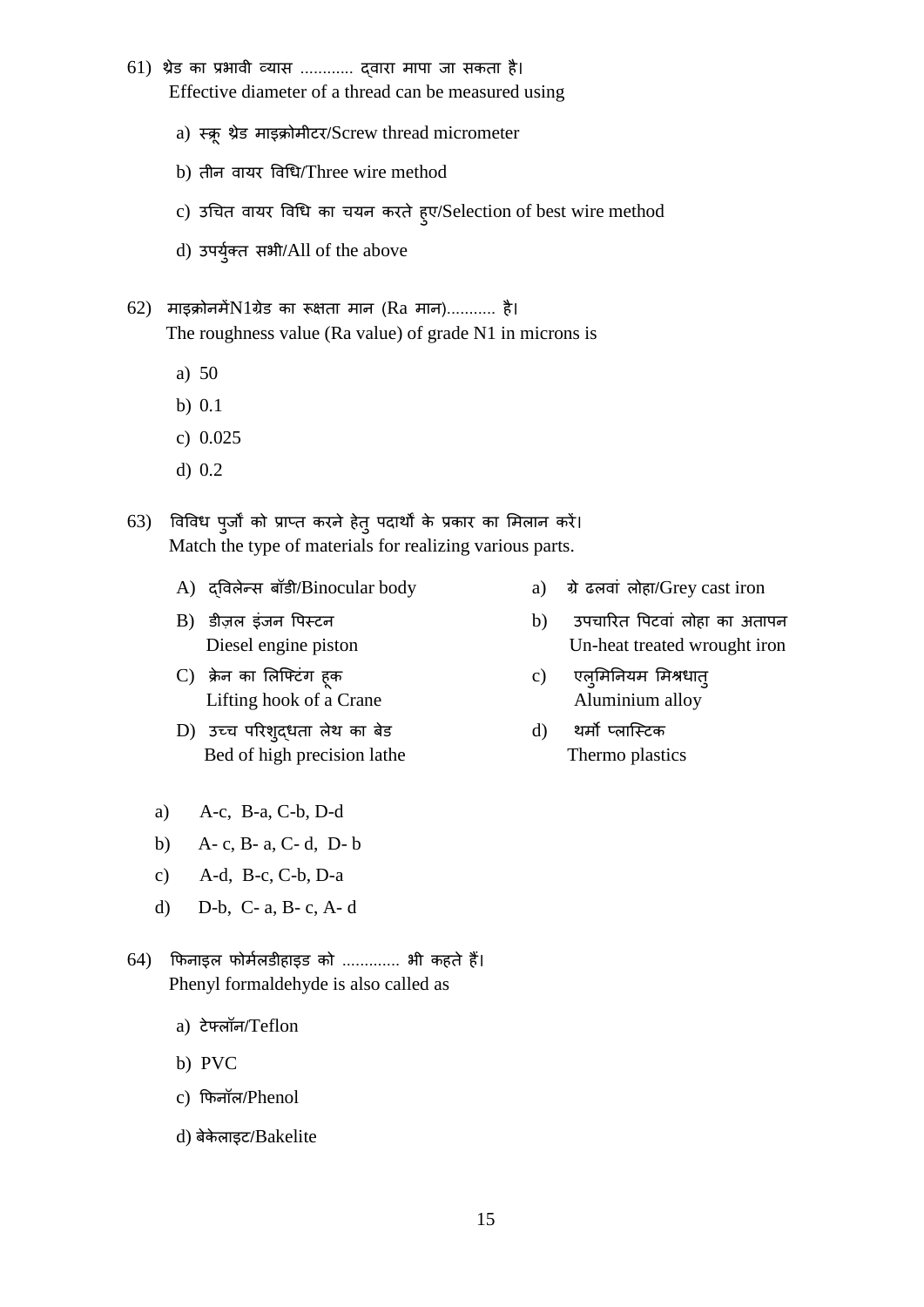- 65) 'मोनल' धात् में कौन-सा दूसरा मुख्य मिश्रक तत्व है? Which is the second major alloying element in 'monel' metal.
	- a) निकेल/Nickel
	- b) ज़िंक/Zinc
	- c) तांबा/Copper
	- d) मैंगनीस/Manganese
- 66) तांबा व दटन के लमश्धातुको ........कहते हैं। Alloy of Copper and Tin are termed as
	- a) कांस्य/Bronze
	- b) प़ीति/Brass
	- c) इस्पात/Steel
	- d) उपयुक्त त सभ़ी/All of the above
- $67$ ) कर्फ विड्थ(चौड़ाई) ............ से संबंधित है। Kerf width is a term associated with
	- a) लेज़र कर्तन/Laser cutting
	- b) EDM
	- c) PDM
	- d) रासायनिक मिल्लिंग/Chemical Milling
- 68) एलुमिनियम मिश्रधातु का यंगगुणांक................ है। Young's modulus of Aluminium alloy is
	- a) 207 GPa
	- b) 120 GPa
	- c) 70 GPa
	- d) 210 GPa
- $69$ ) छिद्रों के लिए फिट का विनिर्देशन करने के लिए सामान्यतया प्रयुक्त भारतीय मानक कौन-सा है? Which is the commonly used Indian Standard for specifying fits for holes?
	- a) IS:2710
	- b) IS2709
	- c) IS2711
	- d) IS2708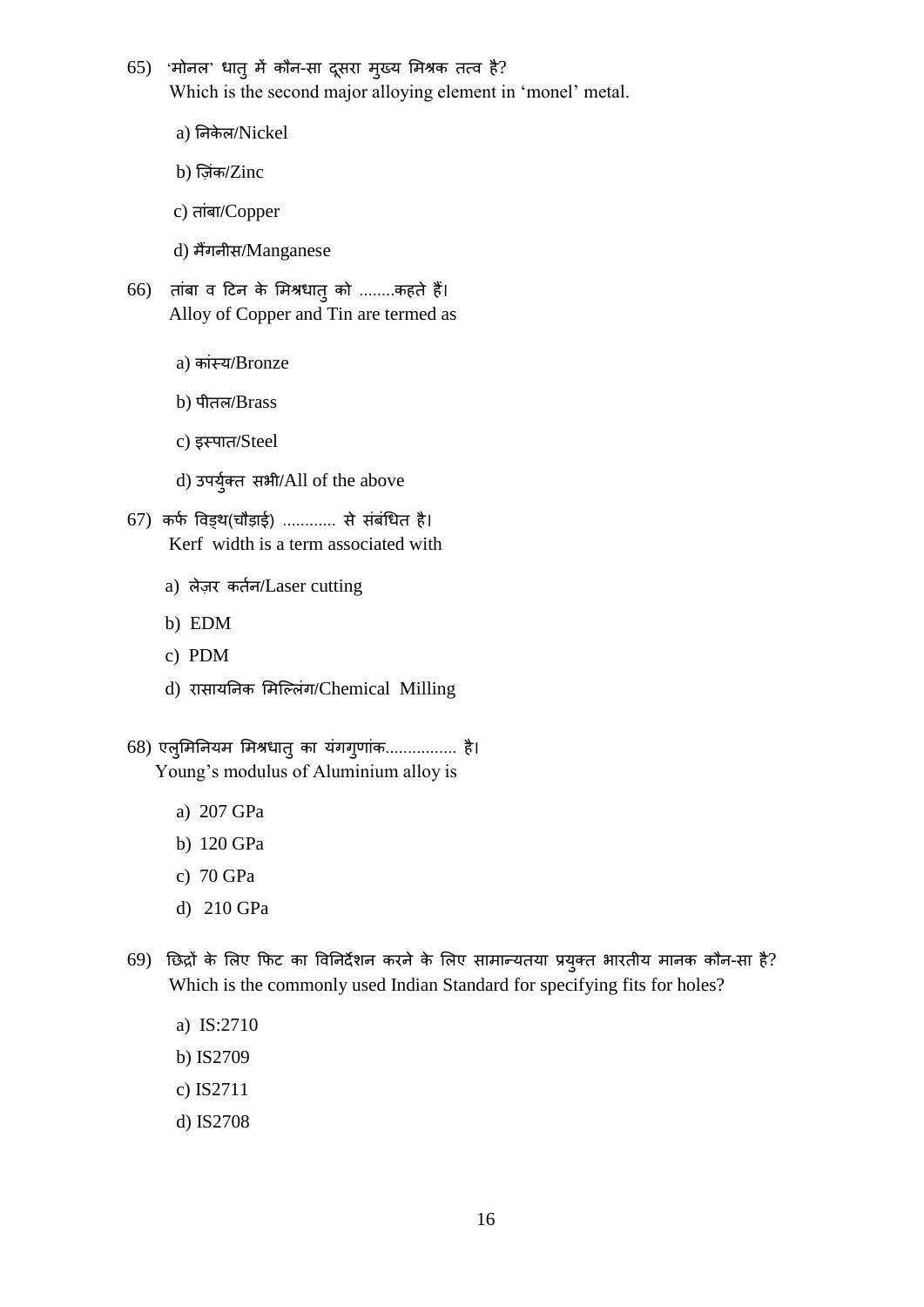- 70) ड्रिल में बिंदु कोण ............... पर निर्भर है। The point angle on drills depends on –
	- a) ड्रिल का आमाप/The size of the drill
	- b) मशीन का प्रकार/The type of machine
	- c) कार्य का पदार्थ/The material of the work
	- d) ड्रिल का RPM/The RPM of the drill
- 71) एक छिद्र के अंत छोर के प्रवणन (बिवेलिंग) की प्रक्रिया को ................ कहते हैं। The process of bevelling the end of a hole is called
	- a) काउंटर बोरिंग/Counter boring
	- b) काउंटर सिंकिंग/Counter sinking
	- c) स्पॉट फेसिंग/Spot facing
	- d) रीमिंग/Reaming
- $72)$  H7g6 निम्नलिखित में से किस फिट का है? H7g6 belongs to which of the following fits
	- a) लूस रण्णिंग फिट/Loose running fit
	- b) परिशुद्धता स्लाइड फिट/Precision slide fit
	- c) सामान्य रण्णिंग फिट/Normal running fit
	- d) पारगमन फिट/Transition fit
- 73) सतह सिेट ..................... से ननलमतत हैं। Surface plates are made of
	- a) उच्च ग्रेड ढलवां स्टील/High grade cast steel
	- b) सूक्ष्म कणिक ढलवां लोहा/Fine grained cast iron
	- c) मिश्रधात् इस्पात/alloy steels
	- d) पिटवां लोहा/wrought iron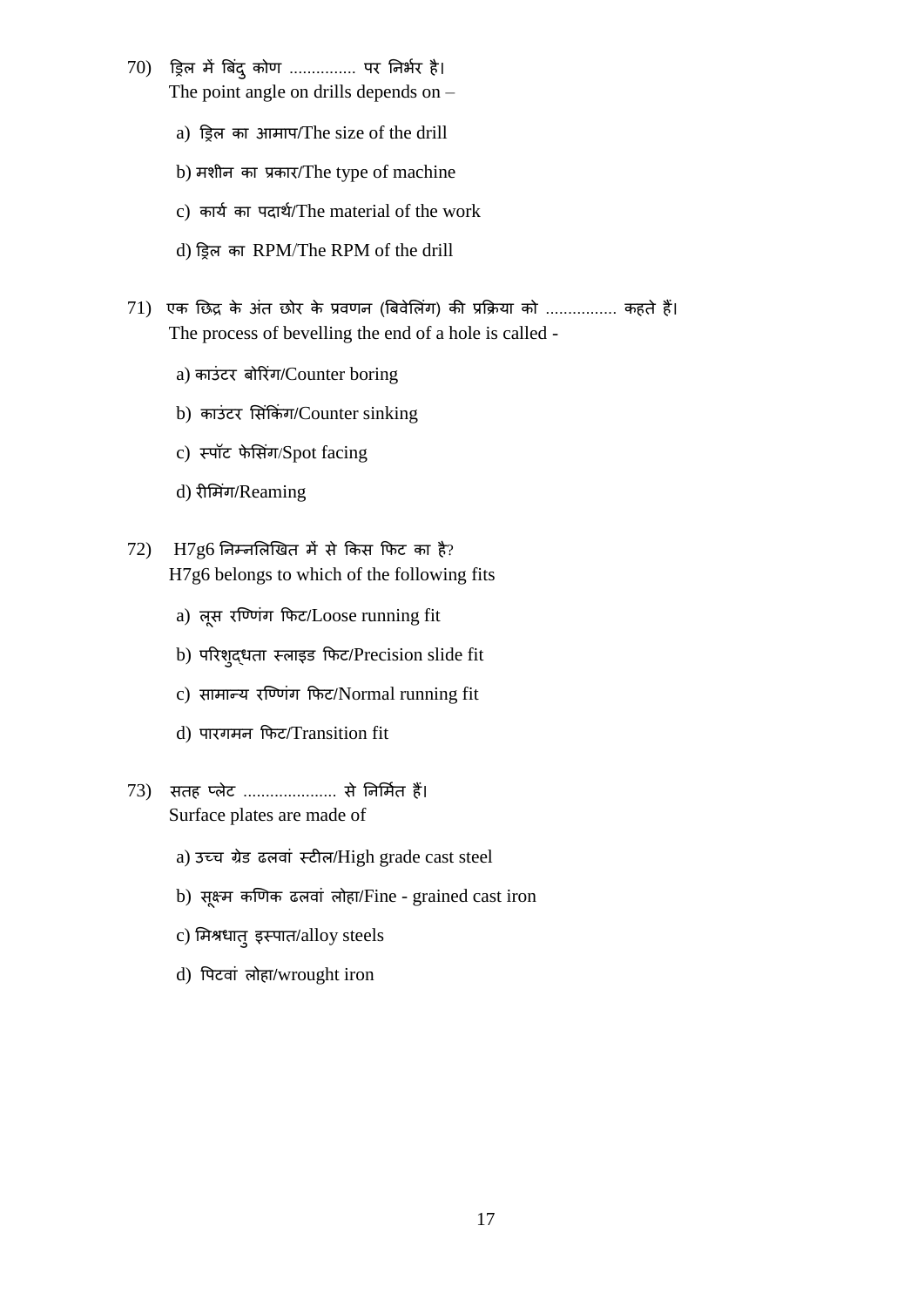74) टेपर को वर्तन करने के लिए फॉर्म ट्रल विधि का उपयोग करते वक्त लेथ के किस भाग को लॉक किया जाता है?

Which part of the lathe is locked while the form tool method is used for turning taper ?

- a) कॉम्पाउंड रेस्ट/Compound rest
- b) कैरेज/Carriage
- c) टेल स्टॉक/Tail stock
- d) हेड स्टॉक/Head stock
- 75) समांति मश़ीन िीमि केवामावती सवपित फ्िूट का उद्देश्य .............. है। The purpose of left hand spiral flutes of the parallel machine reamer is to –
	- a) रीमर की गति बढ़ाना/Speed up reaming
	- b) गोल छिद्र बनाना/Make a round hole
	- c) रीमर को छिद्र में स्वयं स्क्रू करने से रोकना

Prevent the reamer from screwing itself in to the hole

- d) रीमर को ठंड़ा रखना/Keep the reamer cool
- 76) एकसाइनछड़ ............ दवारा विनिर्दिष्ट है। A Sine Bar is specified by
	- a) बेलन केंद्रों के बीच की दूरी/Distance between the roller centers
	- b) डेटम पृष्ठ की लंबाई/Length of datum surface
	- c) बेलनों की लंबाई/Length of the rollers
	- d) छड़ की लंबाई/Length of the bar
- 77) मूल आकार व वास्तविक आकार के बीच के अंतर को .......... कहते हैं। The difference between basic size and actual size is called –
	- a) कफट/Fit
	- b) सह्यता/Tolerance
	- c) ववचिन/Deviation
	- d) अंतराल/Gap